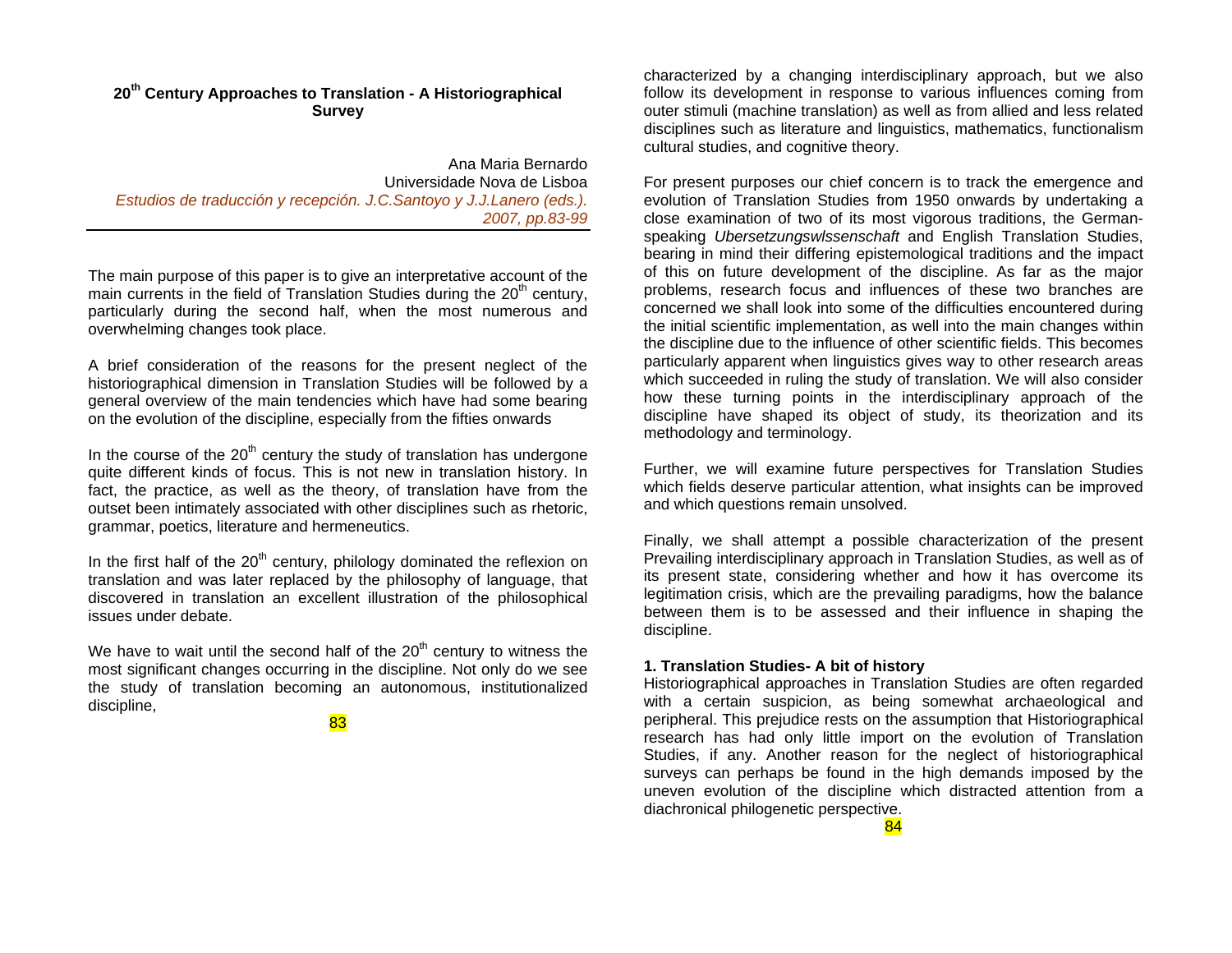This deficit really needs to be upheld. Indeed, after such a revolutionary phase in the history of this new discipline no general appraisal has been undertaken so far of its complex evolution. The main purpose of this paper therefore is to draw an interpretative account of the state of the art.

Of old, theoretical considerations on translation have been associated with reflexions on poetics, rhetoric, grammar, literature and hermeneutics. The reason for this mixed treatment seems to reflect the subservient acknowledgment of translation as a utilitarian tool, geared towards other purposes- to disseminate religion, to improve the style of the vernacular, to take hold of foreign literary themes, motives and forms, to learn a foreign language, to exercise grammar, to interpret the biblical texts, and so forth.

In the first half of the  $20<sup>th</sup>$  century, translation was considered an important tool that could give access to the text under study in which the problems of philological research were visible. For the literary critic, translation would provide a particular case of interpretation and also of fixation of older texts, and the comparison of several different translations would shed some light on dubious, corrupt passages.

### **2. Translation and philosophy of language**

During the whole  $20<sup>th</sup>$  century, philosophical enquiry rediscovered the importance of reflecting on the language used to discuss philosophical problems. As a result of this concern, the philosophy of language became an autonomous discipline, in the sequence of the development of logical analysis of linguistic expressions that occurred in analytical philosophy, particularly with Wittgenstein.

As for the meaning of a word, Wittgenstein drew more attention to its use, i.e., its situational context, whereas Bloomfield stressed the response a linguistic form would cause upon the receiver of the message. A long the same line of behaviouristic semantics, Quine defended stimulus meaning, which depended on the assent of the receptor to the stimulus he had received, according to which he inferred about its truth and verosimilitude. For Quine, translation would imply the investigation of the semantic structures of a language, based on the analysed behaviour. Hence the indeterminacy of translation, as the translator can never be sure whether the translated text is interpreted by the addressee in the same way as it was intended by the sender.

The fact that the object to be studied is at the same time its own instrument of analysis has been the cause of many difficulties. In fact, there are two languages involved: an object-language and a metalanguage, the latter being used to explain the former. And that is where translation comes into the debate. In fact, translation becomes a pertinent example of the difficulties encountered by philosophers of language, namely the difficulty of ensuring the comprehension of the expressions of a language by its speakers.

Also in both orientations of analytical philosophy, the problem of translations is raised. In the case of logic empirism, defended by Bertrand Russel and Rudolf Carnap, philosophical language (scientific language in general) is to be translated into an ideal language through a formal construct, whereas the supporters of linguistic phenomenalism (George Edward Moore and Gilbert Ryle) wished to reduce philosophical language to common language. In both cases, the question was how this translation was to be achieved. Seen from this viewpoint, translation differed only in degree from other types of linguistic interaction.

In the sixties, philosophical research on meaning underwent a significant change by becoming eminently pragmatic, i.e., the use of language and the function of expressions in a given context became the main focus of the debate. Therefore, one resorted to translation in order to explain the relationship between language and the world through the concepts of truth and reference, as pragmatics presupposes an underlying semantics, which in turn is based on conditions of truth.

## **3. The growth of a new discipline**

An important conquest in translation studies research in the  $20<sup>th</sup>$  century is unquestionably the move from translation theory to translation science (*Übersetzungswissenschasft*), supported by the progressive institutionalization of Translation Studies as a relatively autonomous discipline at university level. The growth of a scientific community of translation scholars as well as the increasing number of congresses and publications in the field also contributed to the discipline becoming "a success story of the 1980s" (Lefevere 1992).

From the second half of the  $20<sup>th</sup>$  century onwards, linguistics takes over translation studies, in an attempt to respond to the demands of machine translation, which had pointed out the main morphological and syntactical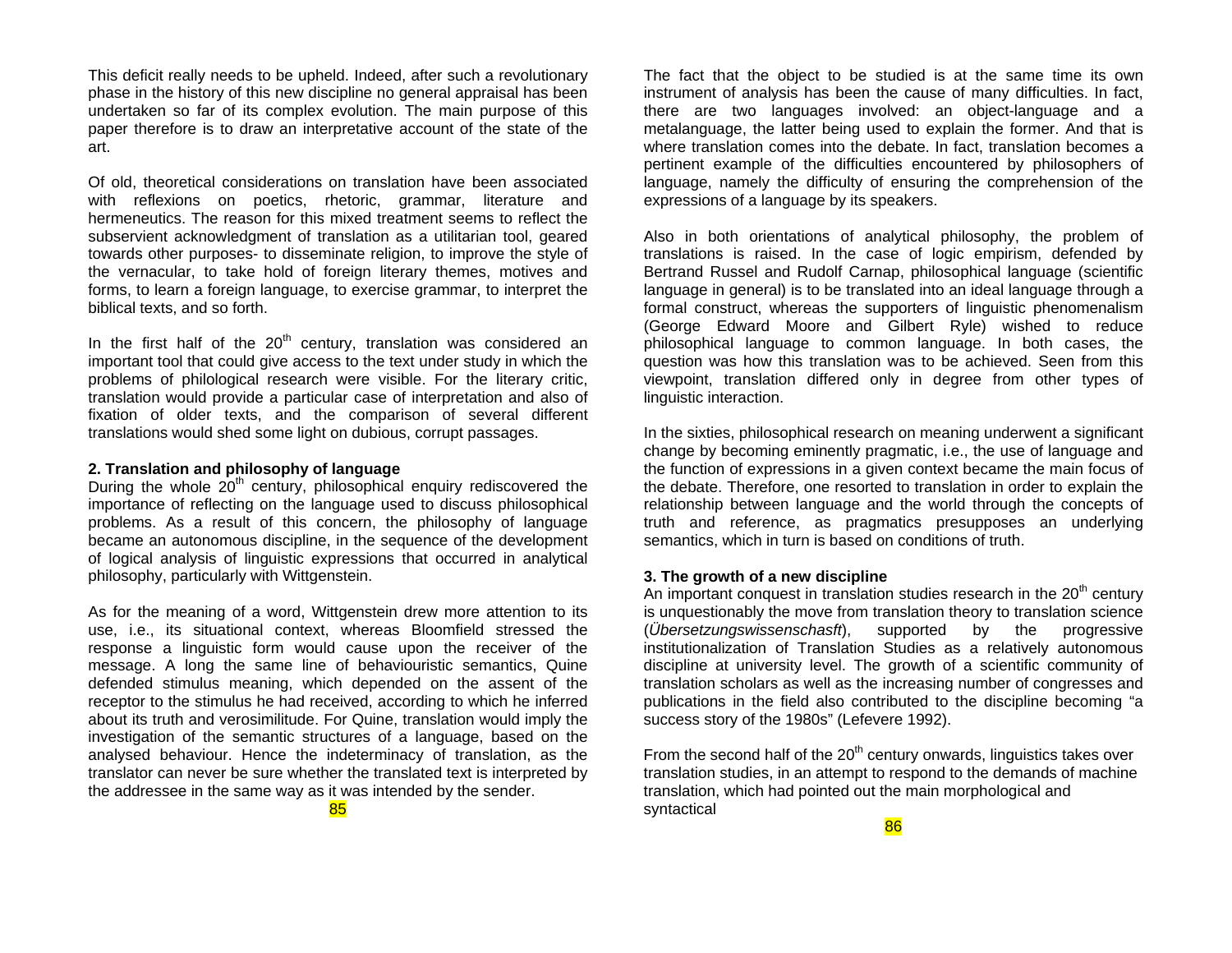problems to be tackled, and had hoped to find a quick and efficient answer to them from linguistics. From the fifties up to the end of the seventies, it seemed only natural to look at translation mainly as an operation between languages. In fact, during this "golden age" of the linguistic approach to translation (Fawcett 1997) – others prefer to call it "imperialism of linguistics over translation" (Octavio Paz 1971) – linguistic investigation has been preoccupied with trying to solve morphological and syntactical problems. Some of these, however, and above all semantic problems, proved resistant to a strict semantic analysis, i.e., it soon became clear that in order to come up with an adequate solution for many translation problems the linguistic approach had to be backed up by extralinguistic information. The situational context of each act of communication at translation represents had to be taken into account, if one was to expect pertinent help from linguistics to Translation Studies.

Not only did certain semantic problems remain unsolved (ambiguity, pronominalization, deitics, grammatical polysemy), but also literary texts were excluded from linguistic research on translation on account of their great variability. Furthermore, the definitions of translation provided so far had also shown their shortcomings, as they were exclusively centred on the linguistic aspect of the translational operation and aimed primarily at equivalence at different levels (Nida 1964, Catford1965, Jäger 1975, Wilss 1977,Koller 1979).

Equivalence is considered by linguistic-oriented translation as the basic, founding relationship between source and target text, without which it is impossible to speak of translation. This notion of equivalence, however, soon became a stumbling-block for those who viewed translation mainly as a cultural, functional entity rather than a linguistic one, and it finally brought about a radical schism in the field of Translation Studies.

### **4. Linguistics and beyond**

To do justice to the linguistic approach of translation, we must avoid oversimplifications such as restricting it to a mere contrastive exercise between linguistic systems (as it may have been suggested by some research done for machine translation). After all, a significant change had taken place inside the linguistic approach which often seems to have been underestimated: it concerns the fact of considering translation as a manifestation of parole and not of langue, thus moving away from a static,

87

merely systemic structural comparison between linguistic codes, as it is mistakenly assumed, more often than not.

Beyond this important step, the search for a definition of translation also led to the establishment of the discipline as an autonomous field of enquiry in its own right. Leaning on the reputed status linguistics had by then acquired, Translation Studies fought for a proper place of its own. The institutionalization of the discipline at university level, the formation of a scientific community and a well defined subject-matter made it scientifically eligible as a field of research which could also be financed.

However, although having largely contributed to the initial scientifization of Translation Studies, linguistics had to step aside and give way to other disciplines. All of a sudden, what had been taken as the main issue to deal with and settle in the first place -the definition of translation, its main element (equivalence) and the conditions under which this could be attained- ceased to be important, in other words, it became relative.

After reaching this impasse (the legitimation crisis mentioned by Werner Koller), some scholars took a closer view of the conditions which enabled the progress of a scientific field. Influenced by Thomas Kuhn and Karl Popper, two translation scholars - Gideon Toury (1980) and Hans J. Vermeer (1986)- proposed quite different approaches to translation from its outside. First, they considered the definition of translation as no longer essential, advancing that a translation is everything that can be considered as such, including pseudotranslations (Toury 1980) or that one can assume what a translation is and thus proceed to more interesting, pertinent questions (Reiss/Vermeer 1984, Vermeer 1986).

Besides, the linguistic aspect of translation was completely over ridden by the cultural one, which became predominant. Translation was to be seen as an operation of cultural transfer (Vermeer 1986), as a subsystem within each cultural polysystem and a result of historical and cultural conditioning (Toury 1980).

Once the linguistic side of translation had been pulverized in culture, and the question of equivalence dismissed as irrelevant, 'the door laid open for all kinds of assault to translation on the part of other disciplines. And so it happened that functionalism took the reins of Translation Studies, thus intending to banish linguistics from the field. The main point of this shift is the change of focus: away from the source text, its linguistic concretion and its author (disenthronement of the source text is the key word) to the  $\frac{88}{8}$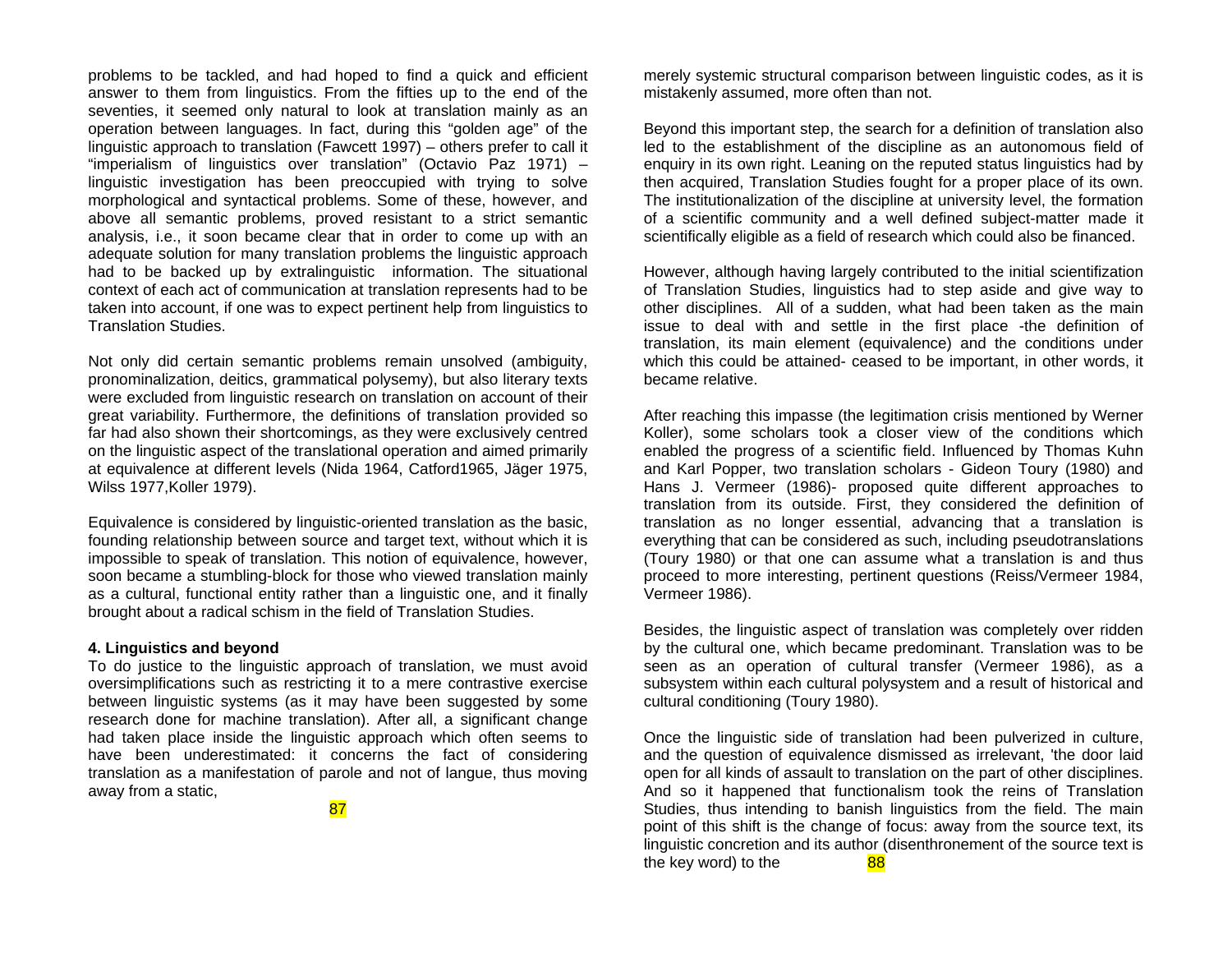hypostatized reader of the translation, to his communicative situation in the target context, to the cultural transfer as the paramount operation in translational activity and to the translator as its main and almighty agent. The aim (function,*Skopos*) of the translation, as well as the text type, would automatically determine the strategy of translation.

This evolution did not take place all of a sudden. The terrain for Functionalism had previously been prepared by the communicative approach, mainly embodied by what is generally called the Leipzig School. lts main representants –Otto Kade, Gert Jäger and Albrecht Neubert- had advocated that translation should be seen as a special communicative act. Therefore, linguistic investigation was seen as an important part of the process, but it needed to be set up in a larger framework, a communicative one, in order to account for the situational constraints which had immediate repercussions on the textualization of the target text message in its new communicative context. The difference between the Leipzig School and functionalists is that the former still considered linguistics as a pertinent discipline to the study of translation, whereas the latter took the communicative aspect of translation as the only and exclusive one to be dealt with by a general theory of translation.

Functionalism was also welcome as it was in accordance with the spirit of time, dominated by pragmatization and teleological concerns (W ilss1992). Its impact on translation also brought about a methodological change: a deductive approach was strongly favoured as the only one that could make the discipline advance (Vermeer 1986). Concrete translations were thus banned from research and substituted by highly idealized models which abstracted from annoying variables.

Needless to say, the crash between the linguistic and the functionalistic approach to translation could not be avoided. The monopolization of Translation Studies moved from linguistics to functionalism, therefore opening a new period in the evolution of the discipline.

One might think that the turmoil caused by functionalism within Translation Studies, which almost split it into two separate and irreconcilable camps, has been the only fracture that has hindered the consolidation and the public recognition of this new research area. But by the middle of the eighties, another significant move took place which has brought some considerable shifts in the focussing of translation: the cognitive turn.

For the evolution of the discipline the study of the mental processes that take place in the translator's head when he is translating has had far reaching consequences: the focus turned away from idealized models towards existing translations, and from products to processes; methodologically, it set out an hypothetical-deductive approach in translational research, the initial hypothesis being verified by empirical experiments carried out with several subjects.

The emphasis on empirism was also accompanied by a keen interest in cognitive disciplines, which permitted the development of cognitive linguistics. This evolution has enabled a better understanding of the mental linguistic structures and processes, which could be more adequately described and explained now, particularly as far as the representation and the processing of linguistic knowledge in interaction with other kinds of knowledge is concerned.

Leaving behind it the behaviouristic approach to mental processes, the cognitive turn opened up a new era not only in psychology, but also in Translation Studies, among other fields. The need of researching cognitive phenomena comprehensively brought about the interdisciplinary approach in cognitive linguistics which could draw from psychology, computer science and neurophysiology.

## **5. Translations tudies and Übersetzungswissenschaft**

lf one looks at the field of translation research in general, one can trace two main streams which reveal quite different focalizations upon its subject matter, apart from stemming from slightly divergent scientific backgrounds: English Translation Studies and German *Übersetzungswissenschaft.*

The former denomination is ambivalent, as it represents simultaneously the overall English designation of the discipline (every investigation on translation falls within its scope) and in its narrow acception it refers exclusively to a part of this research done in English. This latter branch is almost exclusively centred on literary translation, dealing mainly with cultural and ideological constraints acting upon translated texts and excluding linguistic analysis altogether (Toury, Venuti, Bassnett, Lefevere). The name of the new discipline is in accordance with the epistemological tradition common in English, by which the designation attributed to a specific subject-matter in the humanities only involves the term "studies" (cultural studies literary studies, and so on).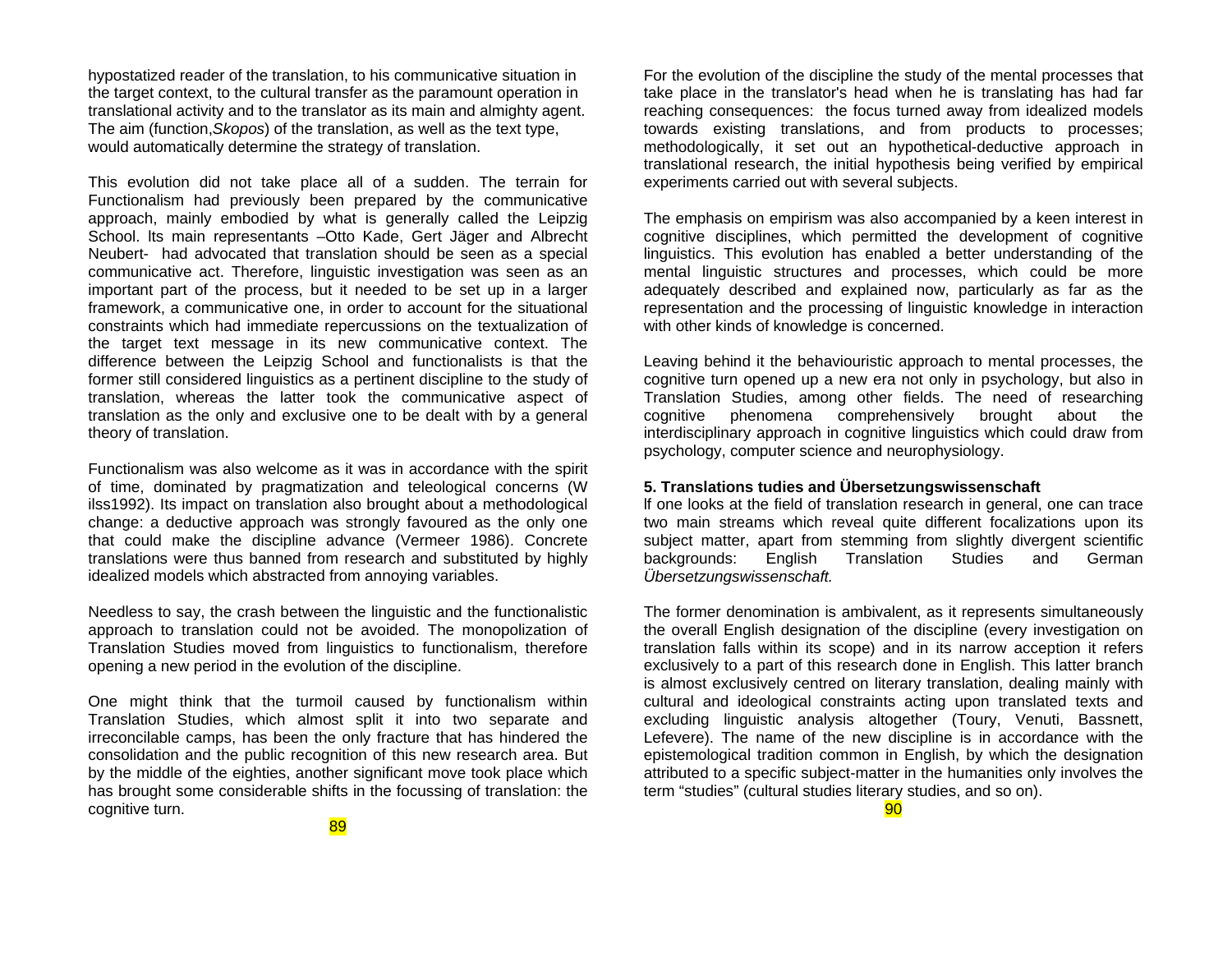As far as German *Übersetzungswissenschaft* is concerned, it emerges out of a different tradition which goes back to Dilthey, according to which one can differentiate between *Geisteswissenschaften* (humanities) and *Naturvvissenschaften* (natural sciences), each one following quite different methods, hermeneutic in the former, explanatory in the latter, although sharing a similar designation.

As early as 1813, Friedrich Schleiermacher coined the word *Übersetzungswissenschaft* (in analogy with *Alterthumswissenschaft* for History). This designation was not to be revived until the second half of the  $20<sup>th</sup>$  century by the Leipzig School, comprehending every scientific study of translation.

That this kind of objective, systematic study was necessary, as Nida (1964) and many others after him pointed out, thus justifying the designation *Übersetzungswissenschaft*, does not necessarily mean that the discipline claims to attain a scientific predicative force like that prevailing in the natural sciences. As Holmes rightly asserts, "not all Wissenschaften are sciences" (1972). But this does not mean one has to look with suspicion at a designation like *Übersetzungswissenschaft* either. Gentzler's distorted evaluation of German *Übersetzungswissenschaft* is an example of a biased perspective (1993). In fact, research on translation in German has proved one of the most innovative, productive and diversified contributions to the field which would certainly be better known hadn't it been written in German. One has only to consider the linguistic approach embodied by Werner Koller and Wolfram Wilss, the hermeneutic approach represented by Friedrich Schleiermacher, Martin Heidegger, Hans-Georg Gadamer, Fritz Paepcke and Radegundis Stolze, the psycholinguistic approach established by Hans Peter Krings, Wolfgang Lörscher and Frank Königs, the communicative approach defended by the Leipzig School, the cultural approach outlined by the research group based in Göttingen and the functionalistic approach set up by Katharina Reiss, Hans J. Vermeer and Christiane Nord.

When comparing both scientific traditions, one rapidly concludes that Translation Studies in English has gone uncompromised, systematic way, focusing exclusively on literary translation, obliterating linguistic research from its scope and focusing its attention on cultural and political constraints which act upon literary translation, adopting the political agenda prevailing in Cultural Studies and thus examining questions of

power like colonialism, feminism and manipulation of literary fame in translated literature.

On the contrary, German *Übersetzungswissenschaft* has developed a highly systematic, exhaustive analysis of the object under investigation – translation- from quite heterogeneous perspectives: as a linguistic operation, as a communicative act, as a semiotic process, as a hermeneutic undertaking, as a cultural transfer, as a function of its goal, as a textual operation and as a mental process. Each of these perspectives has been thoroughly investigated, and the produced literature is amazing, not only in terms of quantity, but also in terms of seriousness and depth of analysis, systematic survey and methodological sophistication. These features have turned it into one of the most powerful branches of contemporary Translation Studies. Unfortunately, its influence is not so widespread as it deserves because of the language barrier -an obstacle which needs to be surmounted.

#### **6. Interdisciplinary approach**

As far as an interdisciplinary approach in the field of translation is concerned, one has to consider its origins, the disciplines pertinent to the study of translation at different moments of its evolution and the various forms this approach has assumed.

In order to capture the way that originated the concurrence of several disciplines to Translation Studies, one should remember what happened in almost every scientific field of research in the last fifty years, namely a transmigration of the paradigms from natural to human sciences and among disciplines within each group. In the particular case of translation, the increasing and changing interdisciplinary approach that has taken the discipline by assault has been considered a consequence of the initial hegemony of linguistics over the field. But already in the early phases of machine translation, mathematics and cybernetics, together with semiotics, information theory and communication science came to the fore as disciplines that could help linguistics solve some intricate problems. Their contribution can be detected in the formalization and algorithmization mathematics and cybernetics brought about, in the abstraction from linguistic material and also in the methodological inflexion semiotics brought to the Discipline, by implementing a deductive method in order to make Translation Studies advance (Ludskanov 1969). From a semiotic perspective,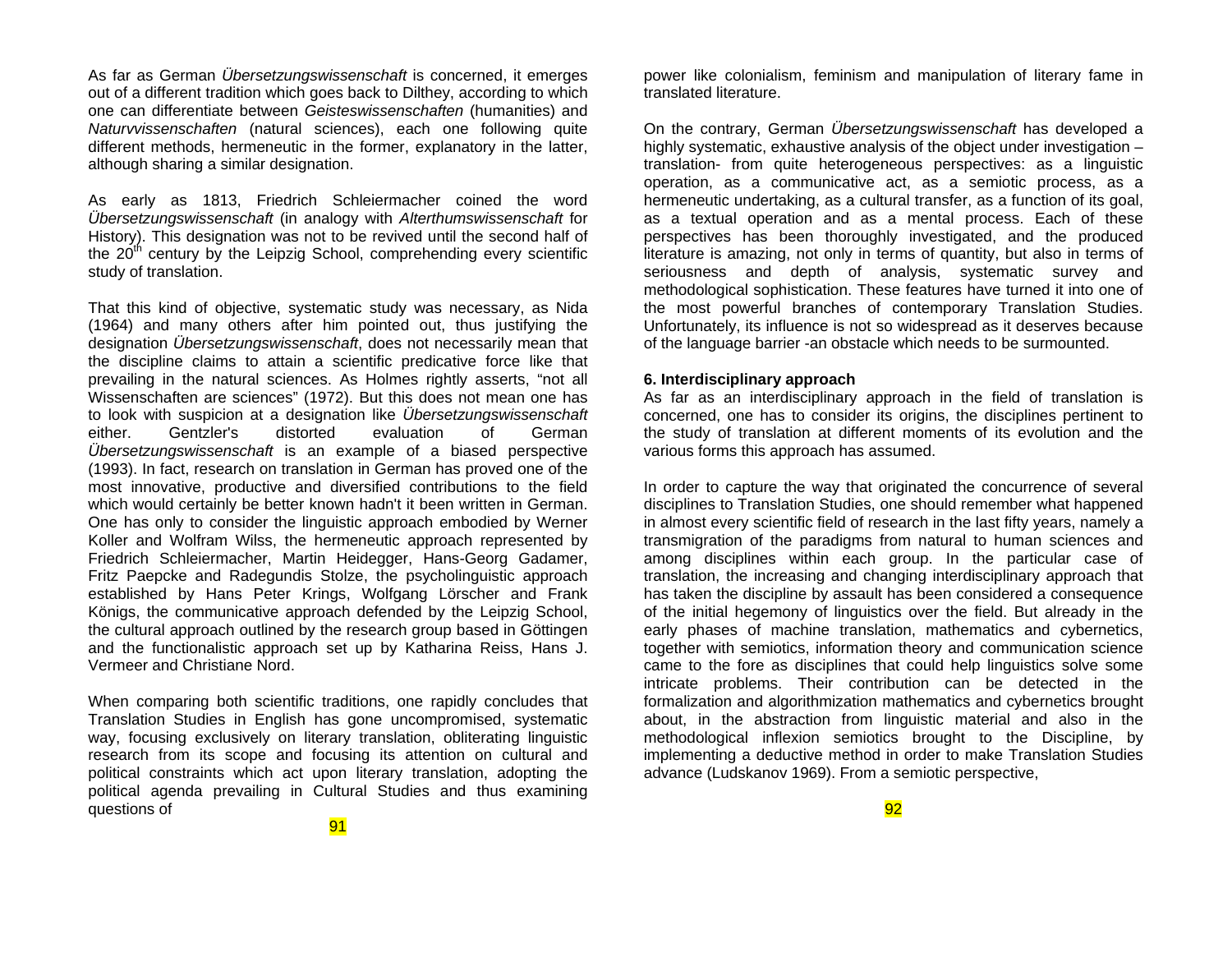communication science and information theory imposed the conception of language as mere code, of interpretation and translation as information exchange (Weaver 1949) and called the attention for the importance of the situational context each act of communication is embedded in (Leipzig School).

Furthermore, functionalism took up Translation Studies, calling for the superiority of culture over language, making the function of translation, its aim and its effect upon the target readers absolute, in an attempt to sweep away the linguistic approach to translation. As a consequence, teleological thinking has become pervasive in Translation Studies, as well as the influence of sociology and action theory (human behaviour is analysed in terms of action, using language in a certain situational context). Hans Vermeer, Justa Holz-Mänttäri, Katharina Reiss and Christiane Nord are the defenders of the functionalist approach most in evidence, along with many other followers who combine functionalism with their personal theories.

With the advent of cognitive sciences, psycholinguistic and cognition also enabled a new insight into processing mechanisms, how understanding and textual production take place, which cognitive processes are involved and finally how the translator can cope with translation problems and devise strategies for their solution (Hans Peter Krings, Wolfgang Lörscher, Candace Séguinot, Sonja Tirkkonen-Condit).

Hermeneutic thinking has also had a significative role in Translation Studies as to improve the understanding of a text to be translated. The Components of the hermeneutic dialogue between which a dialectical relationship occurs have been equated in different terms: author and reader by Schleiermacher, reader and text with the fusion of both horizons by Gadamer. Heidegger searched in etymology a way of winning back a comprehensive understanding of philosophical keywords by going back to their Greek roots, and more recently Fritz Paepcke attempted to do similarly with literary texts (1986), without much success though.

As the discipline of Cultural Studies began to establish itself, a cultural approach to translation, in particular to literary translation, also gained new contours (Göttingen project). Although some translation scholars had already emphasized the relevance of culture in translation (Snell-Hornby 1988, Pym 1992), no attempt had been made to develop an operationalization of how to handle with cultural problems in translation. The methodology that

was lacking has been developed by a group of scholars in Gottingen, thus opening new perspectives to this kind of cultural approach.

Finally, as the text became more and more the linguistic unit of study, it also became the unit of translation *par excellence,* as every decision at the micro level is taken in accordance with the whole text in which it is embedded. Not only a holistic view of the text imposed itself, but also the feature textuality was analysed in its subcomponents (Neubert/Shreve 1992).

As to the forms the interdisciplinary approach can assume or has assumed in Translation Studies in the last fifty years, there are several models to be considered. Back in 1968, Peter Hartmann made a distinction between a naïve and a calculated interdisciplinary approach, the latter being an intentional combination of several disciplines upon the same subject. Wolfgang Lörscher (1991) differentiated an additive from an integrative kind of interdisciplinary work, postulating the latter. In 1997, Klaus Kaindl devised three different forms of interdisciplinary approach: an imperialistic one, in which a discipline integrates the structuring of another, and which corresponds to the linguistic period of Translation Studies; an importing or instrumentalistic form, in which the results or instruments of analysis of one or more disciplines are imported to improve the results of another discipline, and finally a reciprocal form, in which two or more disciplines cooperate at the same level within the investigation of a certain domain. For Kaindl, Translation Studies is still a bit far away from this third type of approach.

Personally, it seems to me the discipline is still in a state of precarious incipient multidisciplinary work, as no imbrication of the methods and results of the different disciplines involved has been achieved so far. Most approaches would have to step out of themselves and match their views with insights provided by other approaches.

### **7. The evolution of translation studies**

Seen from a Kuhnian perspective, the evolution of Translation Studies can perhaps be accounted for in the following terms: first, there is a prescientific, impressionistic age (more or less up to the second half of the  $20<sup>th</sup>$  century), the main interest of which seems to have been the question of fidelity. Then the scientific era took its first steps, with linguistics claiming hegemony overt he field -a monoparadigmatic situation, centred round the concept of equivalence. As this concept allegedly failed to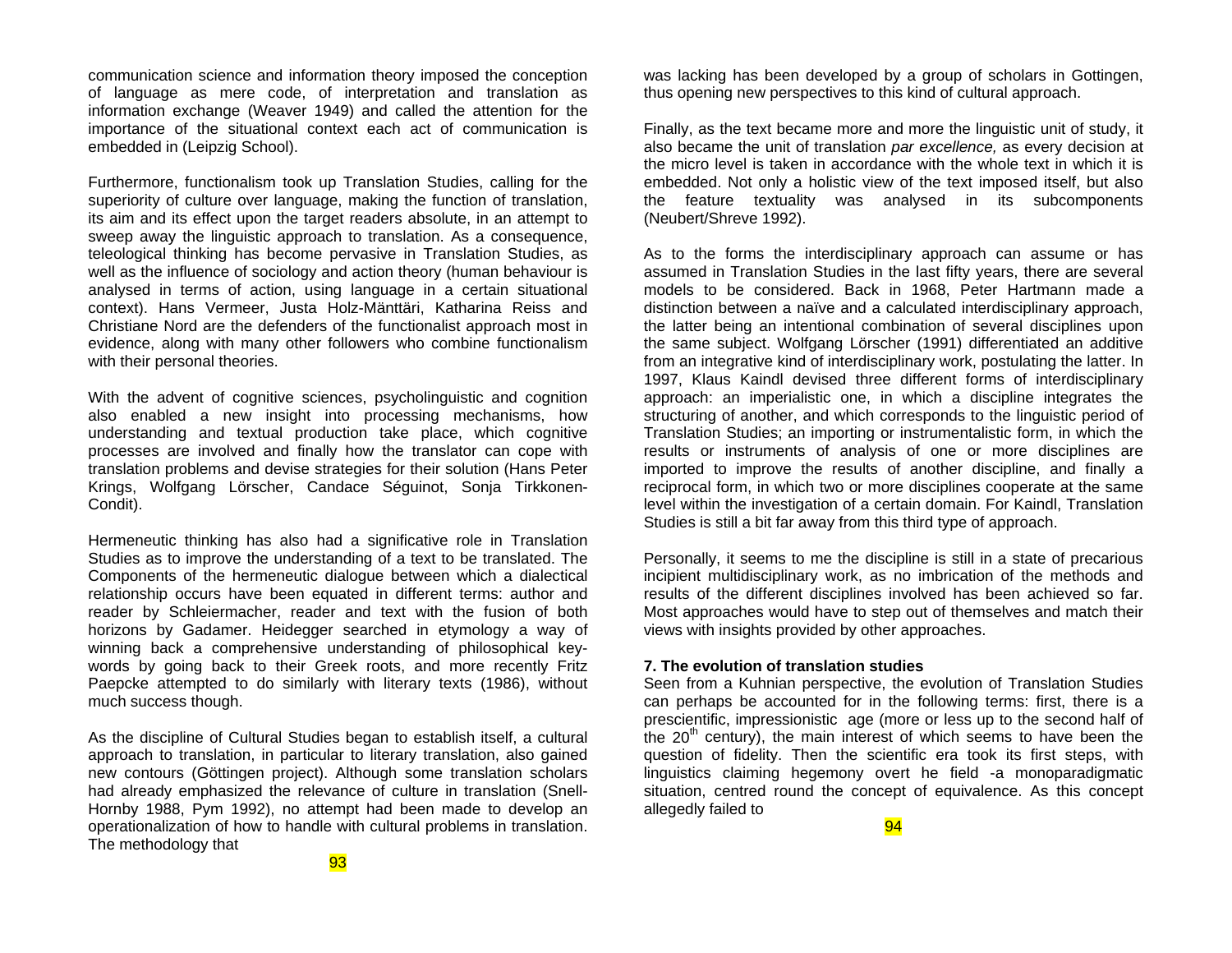convey adequate answers to some ensuing problems, a moment of crisis assailed the discipline and was only superseded by a revolution that set up new paradigms: in stead of equivalence, the new concepts function, culture and cognition covered the field.

The only difference as far as Kuhn's model is concerned is that in Translation Studies the post-paradigmatic situation is not dominated by one single paradigm which contradicts the previous one, but by three different ones, none of which imposing itself upon the other two, and with the linguistic paradigms still active, although in a background position.

The first phase can be called endocentric: it covers the linguistic period of the discipline that makes up its matrix. Its main concern was the definition of the object of research, which brought about the establishment of Translation Studies as an autonomous, scientific discipline. During this phase, the evolution was naïve, taking place more or less haphazardly, although it was already conditioned by outer stimuli, to a certain extent (machine translation). Then, from the eighties on, there followed an exocentric phase that deliberately strove to shed the previous paradigm, linguistics, and was characterized by an explosion of concurrent paradigms-function, culture, cognition- none of which prevailing over the other two. The consequence of having no centre and no integration has thus led to a proliferation of approaches.

When Volker Hansen (1993) points to the "quiet paradigm change in the humanities" mainly based on constructivism, he certainly hit the mark as far as the evolution of Translation Studies is concerned. In fact, what Hans Robert Jauss had already proclaimed back in 1969, namely a change of paradigm in literary studies, is bluntly postulated by Vermeer (1986) by taking constructivism as the only way that allows research to advance in the discipline. According to Vermeer, if you are bound to understand only what you construct mentally, then you have to start with everyday knowledge, you have to use common language (and not scientific terminology) to, present self-evident axioms, to make the basis of a deductive system understandable on the assumption of previous knowledge (which means constructivism works within a hermeneutic circle). By considering all these premises, one can certainly achieve a state in which "science produces its own objects" (Vermeer 1986).

95

### **8. Main tendencies and future perspectives**

If one wants to draw a picture of the field of Translation Studies at the moment, there are four tendencies that have dominated it in the last fifty years: internationalization, a new theory-practice relationship, a growing empirism and interdisciplinary work.

As to the first feature, research on translation has gradually overcome national frontiers as well as linguistic barriers, thus becoming a common scientific patrimony. This internationalization enables the contact between researchers of different approaches and languages, thus favouring the interaction between them. Congresses and publications are also open to international debate, making the scientific community come together and discuss the main problems.

As far as the relationship between theory and practice is concerned, several changes have taken place over the second half of the  $20<sup>th</sup>$ century. At first, theory was mainly normative, providing instructions on how to practice translation. Examples of this attitude can be found in the principles of translation enunciated by Theodor Savory (1957) and in the rules of translation presented by Peter Newmark (1973). However, with the advent of machine translation, the results of translation theory began being put to the proof. As theoretical investigation advanced and the most serious syntactic and semantic problems were tackled, there was a certain turn away from actual translations, considered either as irrelevant to the constitution and verification of certain theories or carefully selected only in as much as they could fit the demonstration of a certain theory. Still other theories opted for the formulation of their axioms without recurring to any empirical verification whatsoever. As a consequence, a significant methodological turn took place that gave preference to a deductive approach, eliminating a great number of variables, thus allowing pertinent generalizations more frequently.

The pragmatic turn launched by the Leipzig School, and even more meaningfully the psycholinguistic approach as practised by Hans Peter Krings and Wolfgang Lörscher in Germany, Sonja Tirkkonen-Condit in Finland and Candace Séguinot in Canada signal the unquestionable move towards an empirical approach of translational phenomena. The process studies undertaken so far have led to the testing of hypotheses that have been put forward, besides allowing for quantitative analysis of several factors at work in the translation process.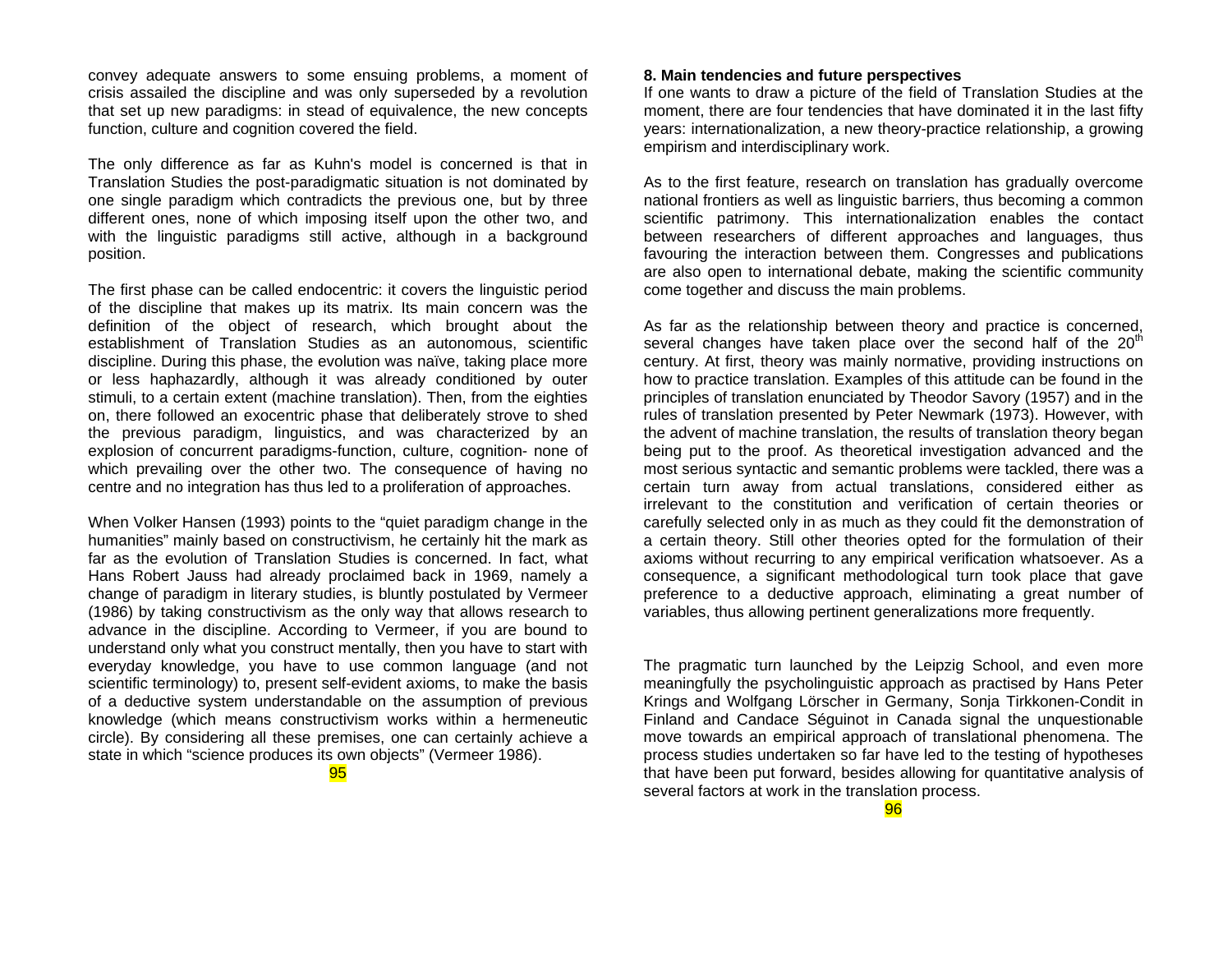Nowadays, whatever the sustained orientation in research may be, translation scholars unanimously require the inclusion of an empirical approach as a way of validating theoretical hypotheses, all the more since descriptive studies are prevailing in Translation Studies.

Also numerous are the examples of translation methodologies which try to bridge the gap between theory and practice (Mona Baker 1992, Sandor Hervey/lan Higgins/Michael Loughridge 1995, Paul Kussmaul 1995, Cay Dollerup/Vibeke Appel 1995, Wolfram Wilss 1996).

Although many serious efforts have been undertaken to make translation theory and practice come near, a certain distance on the part of translators is still to be felt. This situation raises the question of knowing to what extent the legitimation crisis of Translation Studies has really been overcome.

Besides, several fundamental questions remain to be solved: a clear, consensual definition of the object of study, the specification of a methodology in accordance with the complex object translation represents, the clarification of terminological problems and a stronger, better interwoven interdisciplinary approach.

## **REFERENCES**

BAKER, M. (1992). *ln Other Words*. London: Routledge. BASSNET, S. (l980) *Translation Studies*. London: Methuen. BLOOMFIELD, L. (l933) *Language*. New York: Holt.

CARFORD, J. C. (1965) *A Linguistic Theory of Translation, An Essay in Applied Linguistics*. London: Oxford University Press.

DOLLERUP, C,; APPEL, V. (eds.) (1995) *Teaching Translation and Interpreting 3*. Amsterdam: John Benjamins.

FAWCET, P. (1997) *Translation and Language. Linguistic Theories Explained*. Manchester: St. Jerome.

GENTZLER, E. (1993) *Contemporary Translation Theories*. London: Routledge.

HARTMANN, P. (1968) "Zur Aufgabe der Linguistik". *Lingua*, 21, 197- 215.

HERVEY, S.; HIGGINS, I.; LOUGHRIDGE, M. (1995) *Thinking German Translation*. London: Routledge.

HOLMES, J. S. (1972) "The Name and Nature of Translation Studies". J. S. HOLMES (1988) *Translated! Papers on Literary Translation and Translation Studies*. Amsterdam: Rodopi, 67-80.

JÄGER, G. (1975) *Translation and Translationlinguistik* (Saale): Max Niemeyer.

KAINDL, K. (1997) "Wege der Translationwissenschaft – Ein Beitrag zu ihrer disziplinären Profilierung". *TEXTconTEXT*, 11, 221-246.

KOLLER, W (1995) *Einführung in die Übersetzungswissenschaft*. Heidelberg: Quelle & Meyer

KUSSMAUL, P. (1995) *Training the Translator*. Amsterdam: John Benjamins.

LEFEVERE, A. (ed.) (1992) *Translation / History / Culture. A Sourcebook*. London: Routledge.

LÖRSCHER, W. (1991) *Translation Performance, Translation Process and Translation Strategies. A Psycholinguistic Investigation*. Tübingen: Gunter Narr.

LUDZKANOV, A. (1969) *Traduction Humaine et Traduction Automatique*. Paris : Centre de Linguistique Quantitative de la Faculté des Sciences de Paris.

NEUBERT, A.; SHREVE, G. M. (1992) *Translation as Text*. Ohio: Kent University Press.

NEWMARK, P. (1973) "Twenty-three Restricted Rules of Translation". *The Incorporated Linguist*. 12(1), 9-15.

NIDA, E. A. (1964) *Toward a Science of Translating*. Leiden: Brill.

PAEPCKE, F. (1986) *Im Übersetzen leben: Übersetzen und Textvergleich*. Gesammelte Aufsätze. Tübingen: Gunter Narr.

PAZ, O. (1971) *Traducción. Literatura y Literalidad*. Barcelona: Tusquets.

PYM, A. (1992) *Translation and Text Transfer. An Essay on the Principles of Intercultural Communication*. Frankfurt a.M.: Peter Lang.

REISS, K.; VERMEER, H.J. (1984) *Grundlegung einer allgemeinen Translationtheorie*. Tübingen: Max Niemeyer.

SAVORY, Th. (1957) *The Art of Translation*. London: Jonathan Cape.

SHANNON, C.E.; WEAVER, W. (1949) *The Mathematical Theory of Communication*. Illinois: Urbana University of Illinois Press.

SNELL-HORNBY, M. (1988) *Translation Studies. An Integrated Approach*. Amsterdam: John Benjamins.

98

97